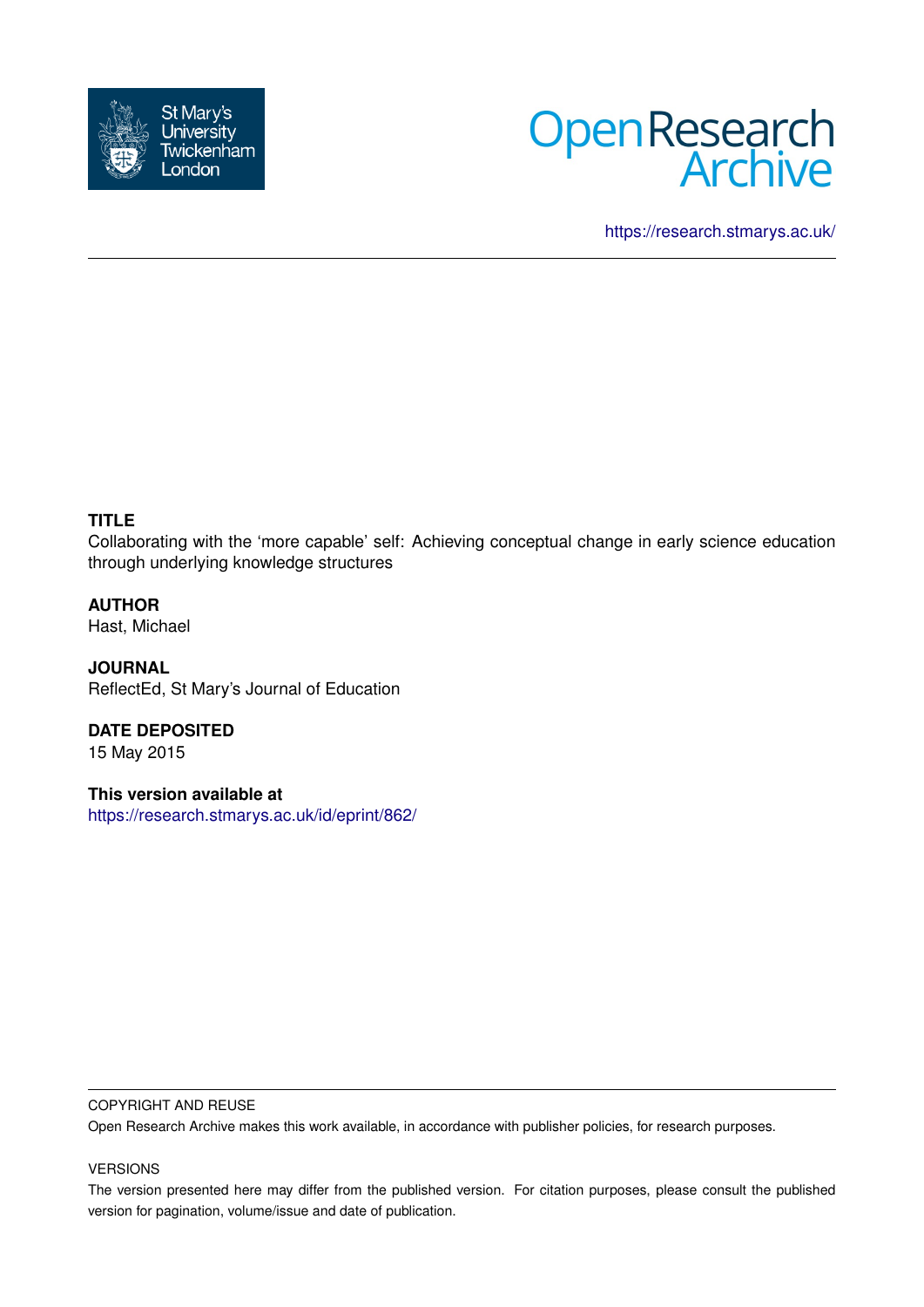



Collaborating with the 'more capable' self: Achieving conceptual change in early science education through underlying knowledge structures

Hast, Michael (2014) *Collaborating with the 'more capable' self: Achieving conceptual change in early science education through underlying knowledge structures.* ReflectEd, St Mary's Journal of Education, 3. pp. 18-25. ISSN 2046-6978

Version: Post-print

Copyright and Moral Rights for the articles on this site are retained by the individual authors and/or other copyright owners. For more information on Open-Research Archive's data policy on reuse of materials please consult http:// research.stmarys.ac.uk/policies.html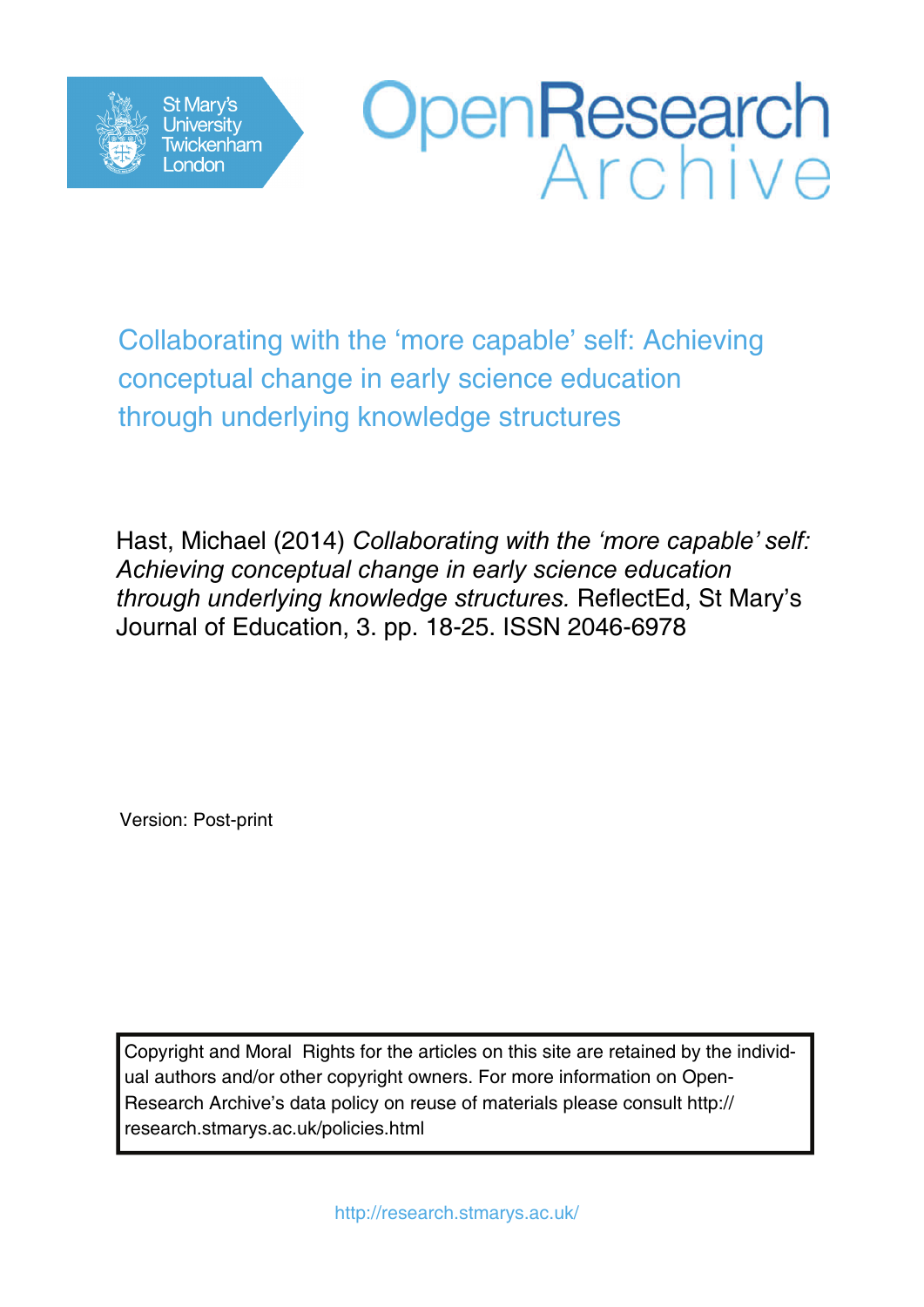# **Collaborating with the 'more capable' self: Achieving conceptual change in early science education through underlying knowledge structures**

#### **Abstract**

It is well-documented that children do not begin school as blank slates but that they bring with them extensive knowledge about how the world around them works. This conceptual knowledge, embedded within rich theoretical structures, is not always accurate and requires change through learning and instruction. Yet some ideas – such as object motion – appear to be particularly resistant to such change. So how can conceptual change be achieved or facilitated? Collaboration, for one, has long been recognised as a beneficial learning and teaching approach, including early science education. However, for deep-rooted ideas collaborating with others may not always have the desired impact. Instead, the notion of selfcollaboration is considered in this review. The current state of research in the field of predictive and underlying knowledge in childhood is outlined and different models of how the knowledge systems relate to each other are discussed. While further work is still needed to establish a clearer picture of how self-collaboration might effect conceptual change, research to-date clearly identifies significant differences between predictive and underlying knowledge structures throughout childhood, how these structures can be related to traditional conceptual change theories, and how they may play a role in future learning and instructional approaches.

**Key words**: Early science education; object motion; conceptual change; underlying knowledge; self-collaboration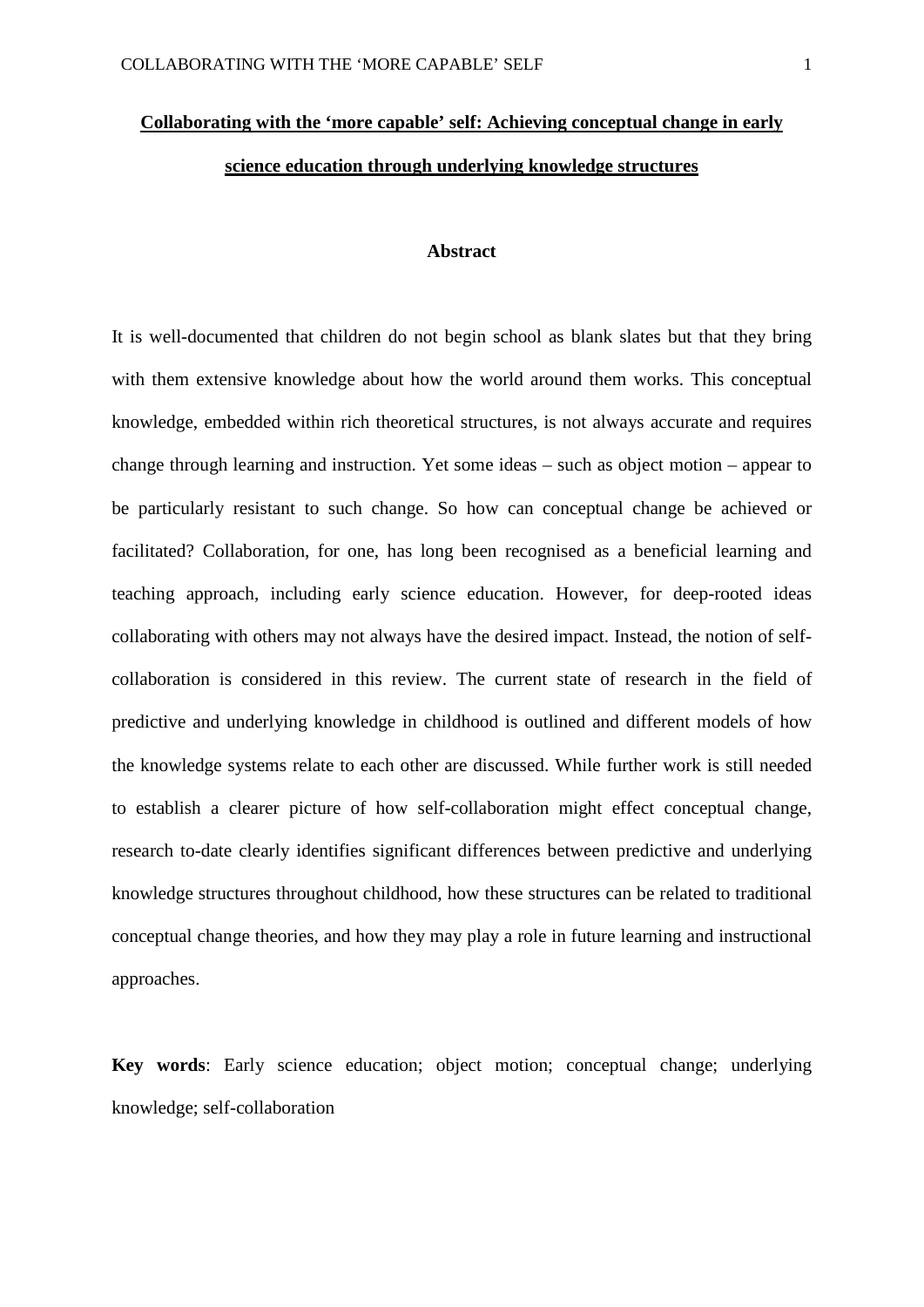#### **Conceptions in the early science classroom**

It is widely acknowledged that children are not blank slates when they begin school. On the contrary; they hold a wide range of well-developed theoretical conceptual structures, and many ideas – particularly in science – are based on their extensive experiences of and interactions with the everyday physical world around them (Klaassen, 2005). However, many of these ideas are erroneous or incomplete. Such inconsistencies have been widely noted, with currently over 8,000 studies having been collated to illustrate this point (see Duit, 2009, for a comprehensive list). One particular aspect of science is that of object motion – understanding how objects move under consideration of different variables such as gravitational force or friction. The importance of this area is due to the rather extensive opportunities for everyday world experiences, practically from birth (Planinic, Boone, Krsnik, & Beilfuss, 2006). As far as children's predictions are concerned, we now know a good deal about what their theories are and how they relate to scientifically acceptable ideas, with children displaying notions largely incommensurate with accepted scientific views (see Howe, 1998, for a review).

Having such ideas in childhood may not seem critical, since they are perceived to be sufficient to navigate within the everyday world (Reif, 2008). Furthermore, the purpose of education should be to facilitate change in conceptions – to encourage the modification of personal knowledge or theories – and to instil correct views, so there should be opportunities for such change when necessary. Yet we also know that adults hold very similar views regarding object fall in particular (e.g. Cahyadi & Butler, 2004; Sequeira & Leite, 1991). Such ideas are highly resistant to change through instruction and interfere with further learning of related concepts (Bloom & Weisberg, 2007; Duit, Treagust, & Widodo, 2008). Given such resistance conceptual change needs to be addressed early. Looking at these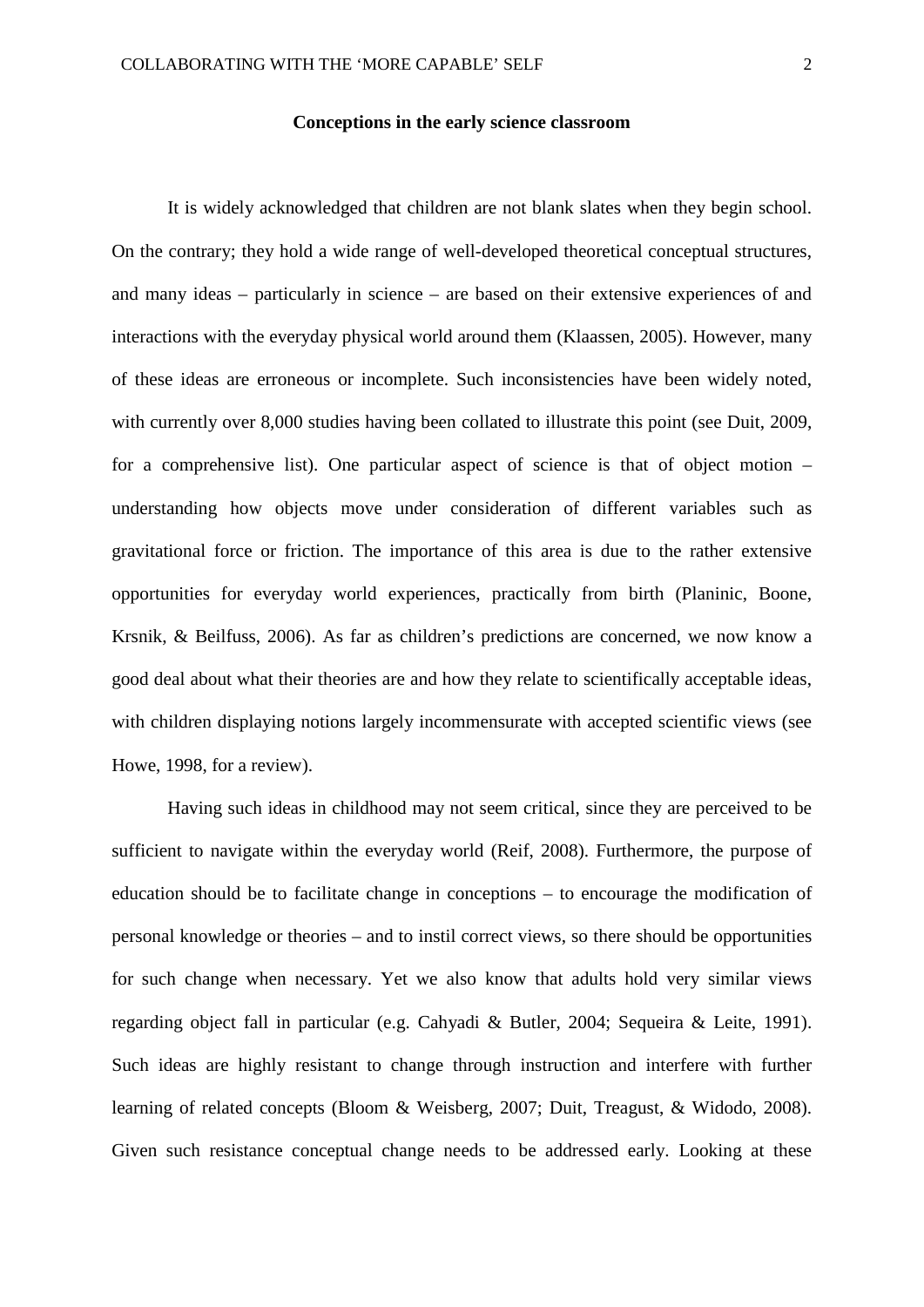concepts in childhood to see whether they can be changed at this stage – before ideas become too resistant to change – is crucial. Despite problems with conceptual change in the context of science education, all children are believed to hold the capacity for conceptual change (Carey, 2000). This raises the question as to why some conceptions do not change.

A key approach to conceptual change is outlined by Posner, Strike, Hewson and Gertzog (1982). According to this approach there are four conditions that need to be met before conceptual change can occur: 1) there must be dissatisfaction with the existing conception, 2) a new and intelligible conception must be available, 3) the new conception must appear plausible, and 4) the new conception should open up to new fruitful research. The final condition is not seen to be relevant for most primary school children. The main problem, however, seems to lie in the fact that the first two conditions are frequently not met effectively – students will, for example, conduct an experiment and find that their predictions are not met, but instead of reformulating their theories they may place blame on other factors such as the experimental setup (Howe, 2012). Importantly, Posner et al.'s theory is, to their own acknowledgement, merely epistemological, and the approach has shown little positive effect in its applications to classroom teaching (cf. Duit et al., 2008). However, what if the conditions of their theory can be met by using a different approach? Using object motion as a key example to highlight its potential application, an alternative of self-collaboration is explored next.

#### **Collaborating with the 'more capable' self**

Collaboration plays a key role in several traditional approaches to education. Piaget (1985), Vygotsky (1978) and Bruner (1996) all emphasise the importance of interaction in learning – though they may differ in their views as to how exactly interaction benefits the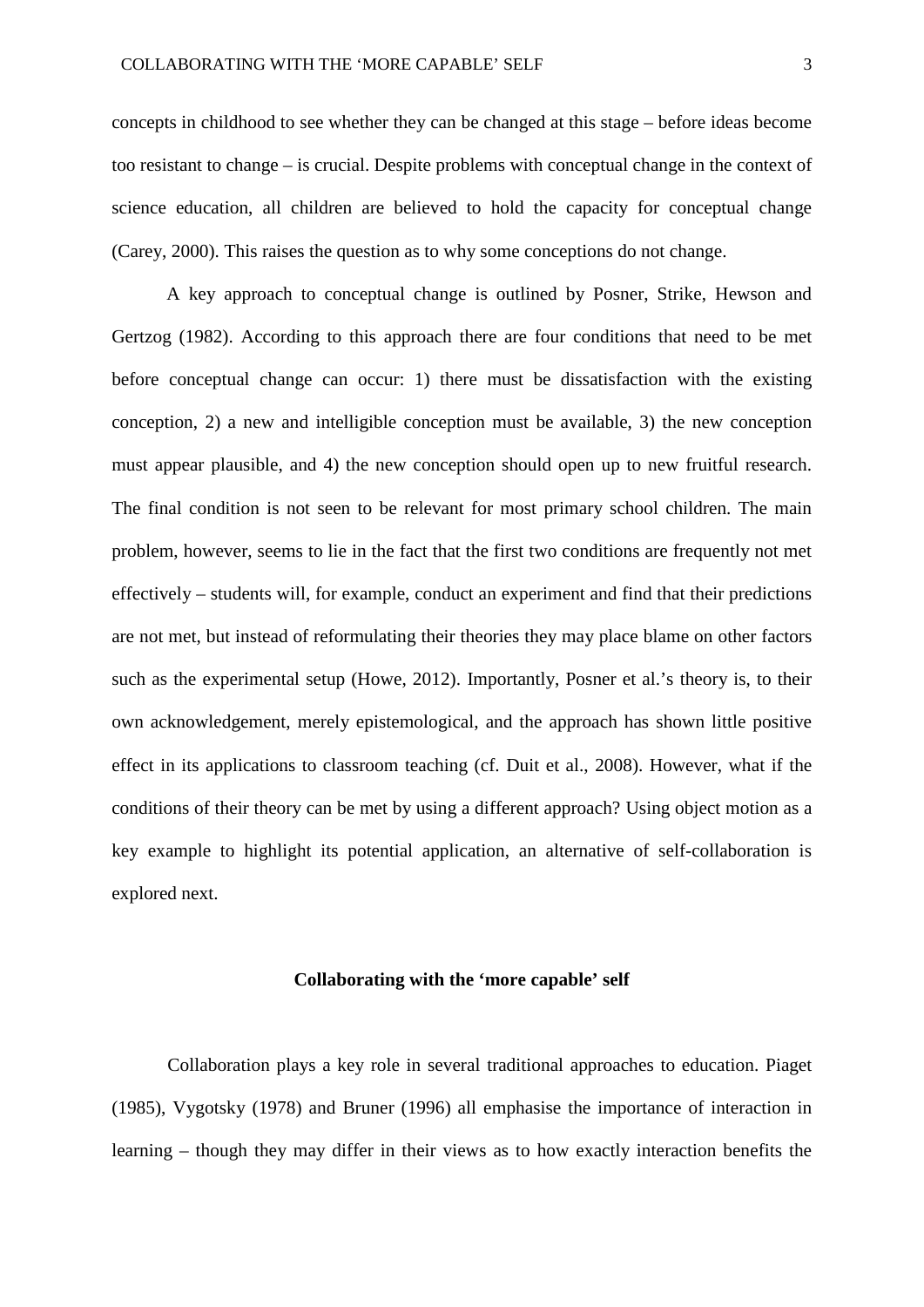learner. It is unquestionable, though, that regardless of the exact mechanisms, collaboration among peers or with more knowledgeable adults can be a useful approach to effecting conceptual change in early science education in general (Howe, 2009, 2010; Howe, McWilliam, & Cross, 2005). However, such approaches may not always be most effective. Certainly where ideas are deeply entrenched due to experiences with the everyday world practically from the first day of our lives – as is the case for object motion – even collaboration with more capable peers or adults may not suffice in meeting the conditions set out by Posner et al. (1982). This may be because the plausibility of new or alternative conceptions is not given, or because the collaborator's views are not 'trusted' enough (Howe, 2013). As a result conflicting ideas are rarely resolved; particularly in younger children's science classroom interactions (cf. Howe & McWilliam, 2006). However, collaboration in a different manner could still be seen as a potential solution to the conceptual change problem – that is, by seeking collaboration with the underlying self.

Over the past thirty years a significant body of work has built up that demonstrates infants do not live in a world of "blooming buzzing confusion" (James, 1890, p. 488), but that they are in fact, among many other things, capable intuitive physicists who are able to interpret the world around them according to how they expect it to behave. Many studies have demonstrated that babies understand principles related to object motion, such as what kind of trajectories objects should follow (e.g. Friedman, 2002; Kannass, Oakes, & Wiese, 1999; Kim & Spelke, 1992). By relying on some form of internal reasoning system that monitors events, infants respond to scenarios that violate their expectations of how an event *should* have occurred, in accordance to physical laws, by spending more time looking at and scrutinising these incorrect events (Baillargeon, 2004). The assumption is that humans are born with what is termed core knowledge (e.g. Kinzler & Spelke, 2007) and these core beliefs represent an initial theory of the physical world.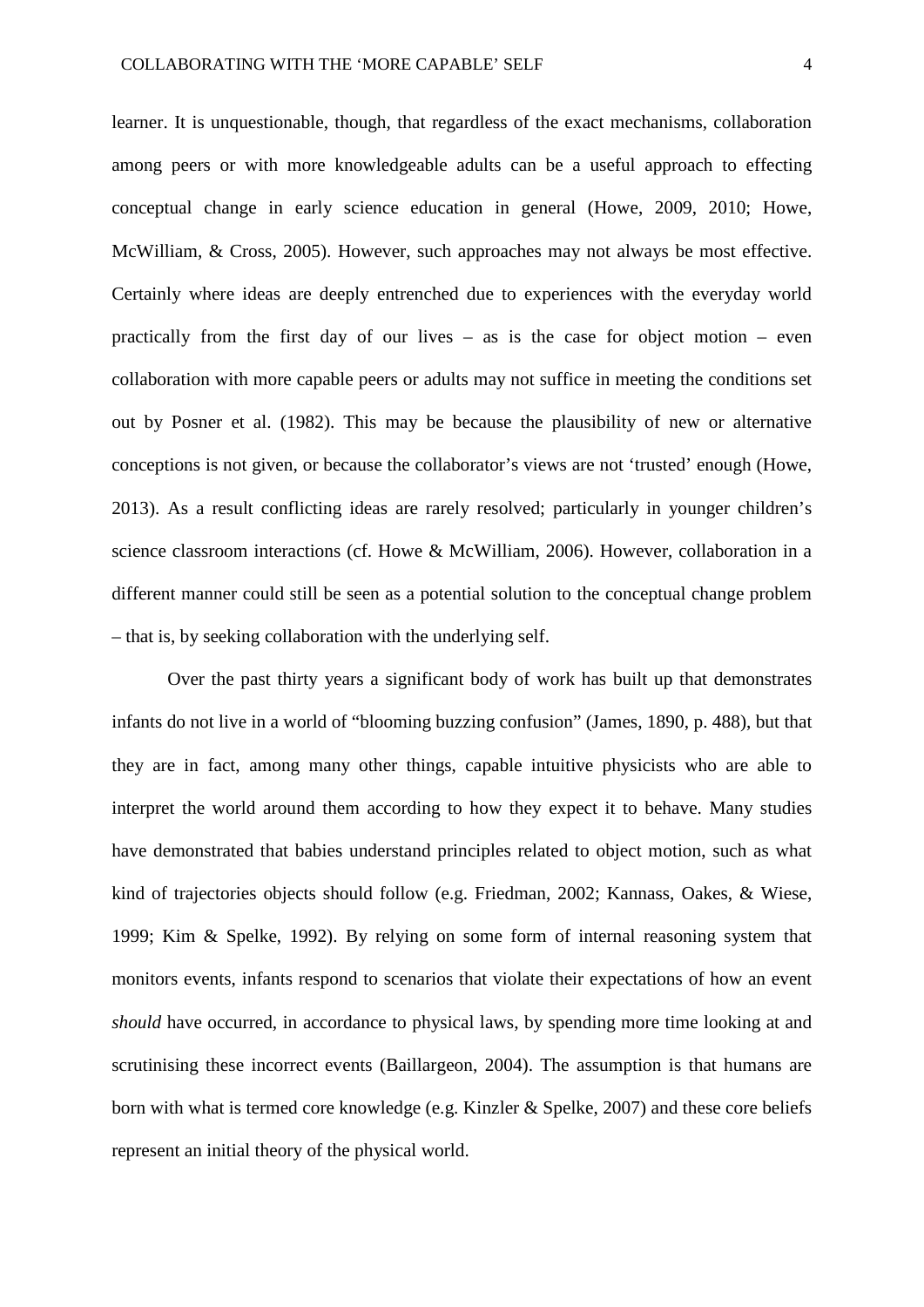According to the core knowledge view, these beliefs should also stand at the centre of adults' understanding, and while they can be enhanced through additional or new knowledge, the core itself cannot be altered (Carey, 2009). Indeed, research with professional ball players shows that while they are successful on a playing field, knowing where to be to catch a ball and what kind of trajectory that ball will follow, they cannot *explain* this knowledge and they perform poorly on related pencil-and-paper tasks (Reed, McLeod, & Dienes, 2010). Similarly, there are studies showing adults are able to recognise dynamic trajectories correctly, even if their predictions are incorrect (Kaiser & Proffitt, 1984; Kaiser, Profitt, Whelan, & Hecht, 1992; Shanon, 1976). Importantly, this ability to 'do' or 'see' not only differs from the ability to explicitly know, but it also seems to be decidedly different from guessing, for which performance success rates should be much lower (cf. Fu, Dienes, & Fu, 2010).

If underlying knowledge exists in childhood and it needs to become available to children so that conceptual change can occur, what is the best approach? The method traditionally used to evaluate what babies know about physical laws does not work very well beyond around the first year of age (Rosenberg & Carey, 2009). Instead, judgement tasks can be used, by enforcing decisions as to whether an event appears to be correct or incorrect (Broaders, Cook, Mitchell, & Goldin-Meadow, 2007). Particularly helpful in this respect are computer simulations, as in addition to demonstrating events that should elicit feelings of familiarity they also allow the creation of dynamic events that cannot exist and therefore would not be observable in the everyday world because physical laws would have to be violated (Hennessy, 2006; Hennessy et al., 2007). Moreover, the role of digital technologies has become more and more important in educational contexts, including in the primary classroom (e.g. Livingstone, 2012; Porter, 2013). As such it offers an excellent opportunity to approach conceptual change from a new perspective and to evaluate new techniques.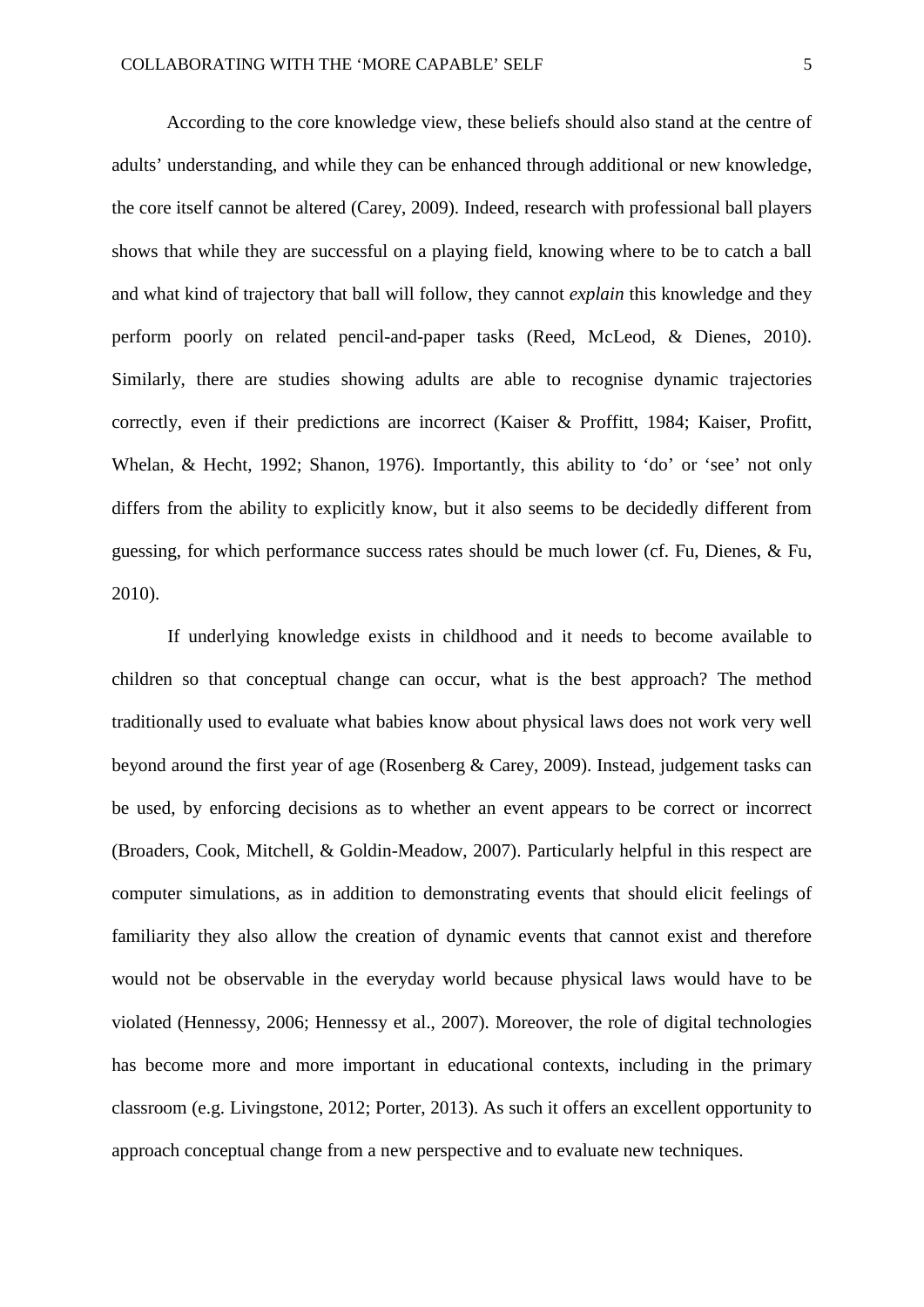Research with children in this area is still limited, but relevant studies are beginning to emerge. Howe, Taylor Tavares and Devine (2012) conducted a computer-based study with primary school aged children, assessing their predictions and recognition of the trajectories of objects being dropped from a moving hot air balloon. Predictions mainly fell into the category of straight-down or backward parabolic motion trajectories and only rarely into the correct forward parabolic trajectory category. In contrast, when required to decide whether a shown trajectory was correct or incorrect these children were quite able to recognise that the forward parabolic motion trajectory was correct, rejecting the remaining two. Taylor Tavares, Howe and Devine (2009) showed similar effects with the same age groups, though focusing on motion direction along a horizontal.

Hast and Howe (2010) also investigated 5 to 11-year-olds' underlying recognition of various dynamic events by specifically focussing on the role of object mass, since this element seems to play such a crucial role in predictive theories. At the same time, it should bear no effect on the ability to recognise dynamic events since speed, even taking into account air resistance or friction, has little effect on the speeds of two balls identical in size and differing only in their mass. Indeed, while predictions of speed of a heavy and a light ball were largely erroneous, as in other research (Baker, Murray, & Hood, 2009; Chinn & Malhotra, 2002; Hast & Howe, 2012, 2013a, b; Inhelder & Piaget, 1958; Nachtigall, 1982; van Hise, 1988), most children were able to correctly identify dynamic events as correct when they showed natural same-speed object motion and to reject events where one ball was simulated to be faster than the other.

Interestingly, the children in Hast and Howe (2010) were much more accurate in their *rejections* when the simulation events did not match their predictions. That is to say, while overall they were able to select the correct events as correct they also often judged the – incorrect – event to be correct that matched their predictions, but rarely the event that was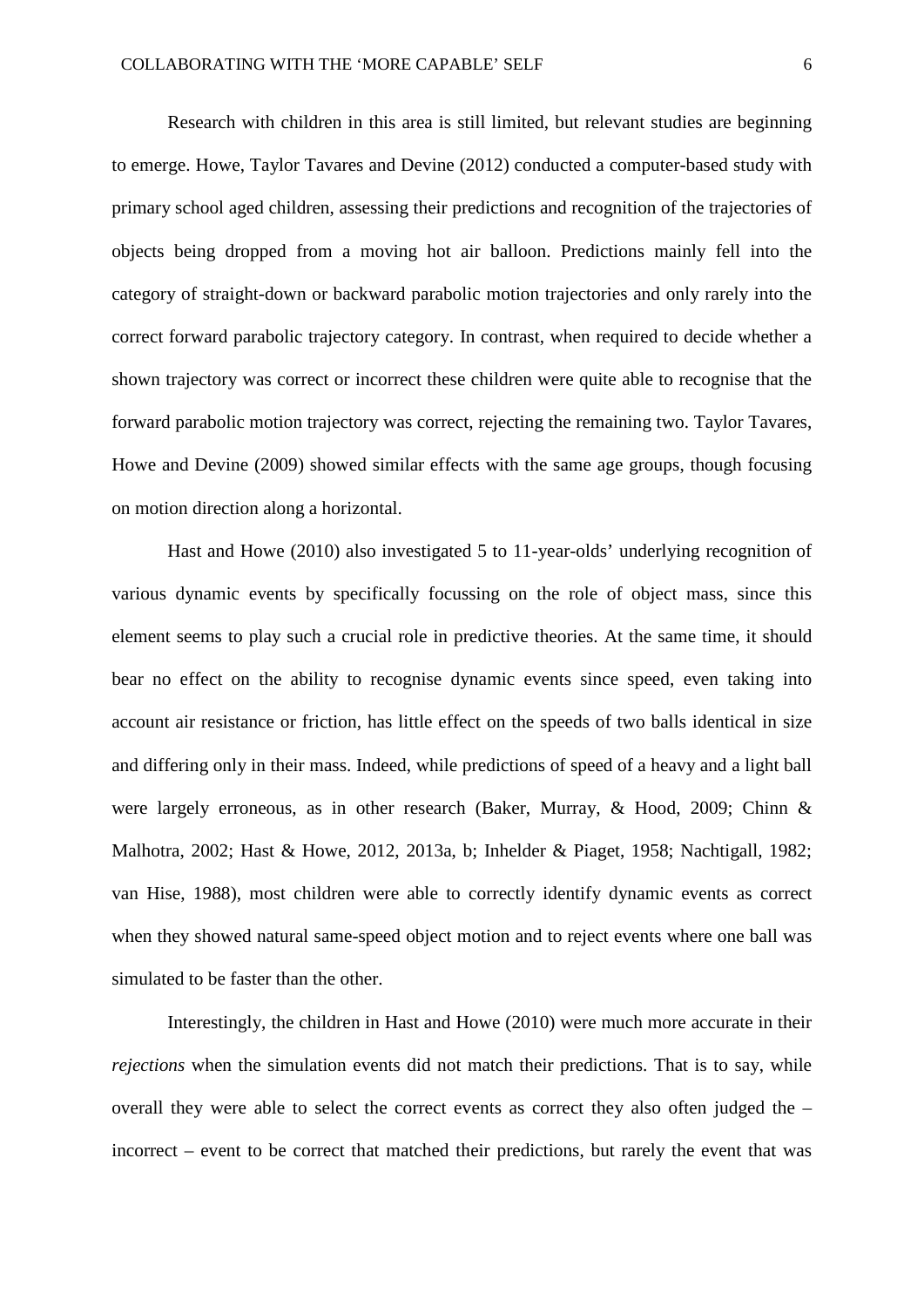neither correct nor matched predictions. Howe et al. (2012) found similarly that while the correct forward parabolic motion was recognised as being correct children frequently accepted incorrect trajectories as being correct in a manner that reflected their predictions but not so for trajectories that neither were correct nor had been predicted.

# **An explanatory model of underlying knowledge**

Prediction tasks seem to necessitate deliberation, reflection, and a conscious understanding of rules or decisions involved, that is, an explicit engagement with knowledge structures (cf. Plessner & Czenna, 2008). At the same time, we have seen that primary school aged children are able to recognise dynamic trajectories that are physically correct and to reject trajectories that appear unnatural to them, even if they are more likely to predict the unnatural events beforehand. It has been hypothesised that such recognition tasks may need merely to engage *underlying* knowledge structures (Collins, 2010; Polanyi, 1967) – structures set to provide quick responses without conscious awareness but eliciting feelings of familiarity (Scott & Dienes, 2010).

There are currently at least three different views on the relationship between expressed and underlying knowledge models. The first view posits that explicit knowledge is merely underlying knowledge elevated to a new level, and inaccuracies in expressed knowledge are explained as a result of omission of knowledge elements during the process of elevation (Kim & Spelke, 1999; Spelke & Hespos, 2001). The second view holds that there are two coexisting systems, each unaffected by the other, and depending on the task requirements, only one system is accessed (Hogarth, 2001; Plessner & Czenna, 2008). The third view, in contrast, rejects both omission and separation, and proposes a hybrid model in which there are two, partially associated knowledge systems wherein explicitly expressed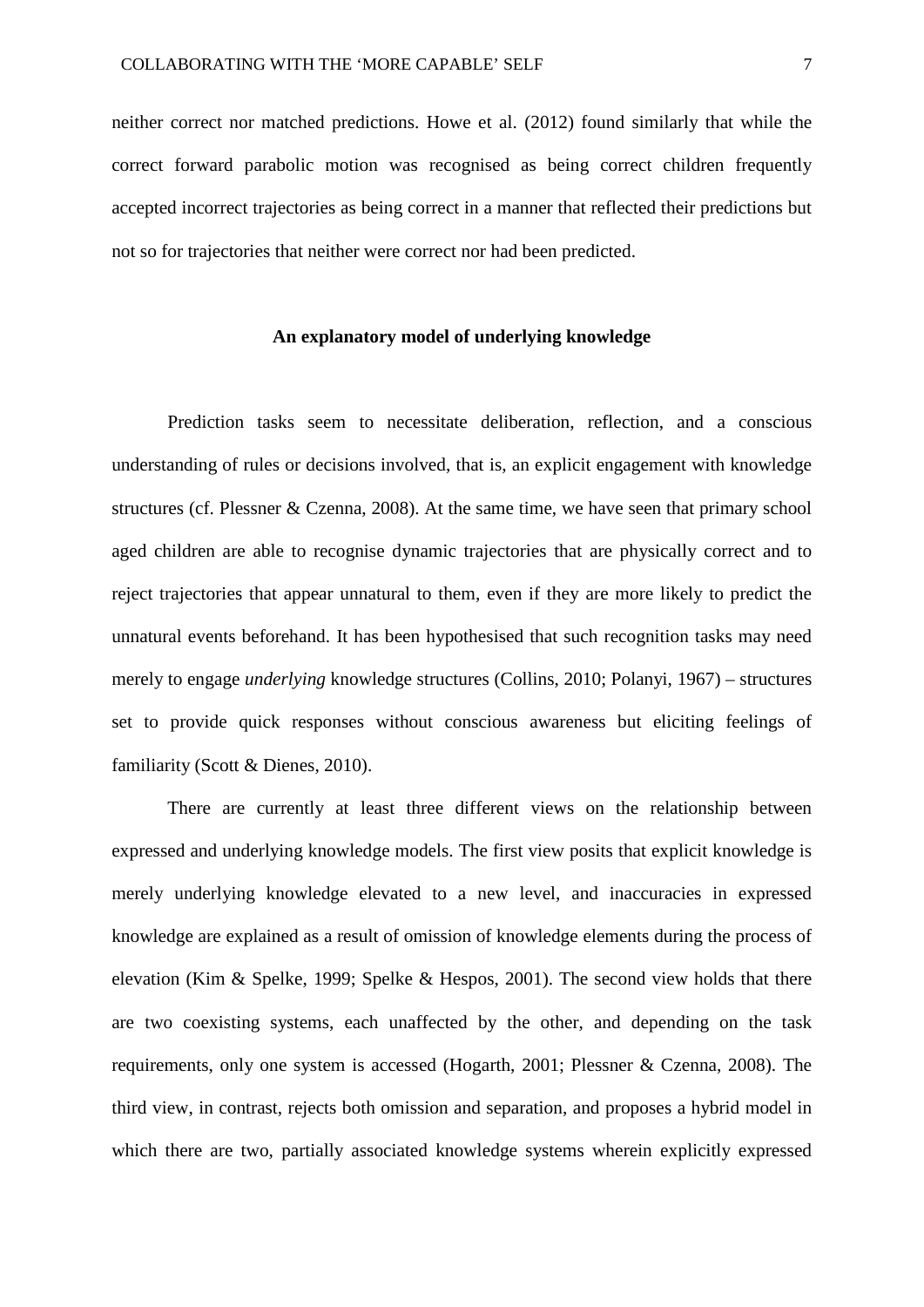knowledge is, at least in part, an embellishment of underlying knowledge (Carey, 2009; Hast & Howe, 2010; Howe et al., 2012). The question that remains is, then, how the two knowledge representations are linked. Which of the three theories is most likely to account for the differences?

The research with children outlined earlier would suggest that the omission theory cannot be upheld. For if the disparity observed by Hast and Howe (2010) were due to omission of conceptual elements then deliberation should call upon underlying knowledge and leave elements out. However, given that in actuality object mass plays a very minor role in relevant dynamic events correct recognition would not need to depend on any understanding of mass. Yet children clearly specifically call upon mass in their largely erroneous predictions – *adding* conceptual information rather than omitting any.

Arguing between separate systems and the hybrid model is a more formidable task at this stage. Mathematical research, for one, can help reject the notion of separate systems. Explicit mathematical computations are carried out on the basis of several underlying processes, such as approximate representations of numerical magnitudes (cf. Stanescu-Cosson et al., 2000). When such underlying processes are damaged, mental arithmetic suffers as a result (Lemer, Dehaene, Spelke, & Cohen, 2003), suggesting the underlying and the explicit representations must be linked in some manner. As a result the research on motion recognition (Hast & Howe, 2010; Howe et al., 2012) suggests an overlap of systems, but merely through partial association. In both studies recognition performance was generally accurate, but not always – and where it was incorrect it was far more likely to reflect predictive knowledge of dynamics rather than any alternative view.

Hast (2011) details a model that explores the possible relationship between predictive and underlying knowledge (see Fig. 1). Earlier the notion was introduced that humans are endowed with a set of core knowledge principles and systems (cf. Kinzler & Spelke, 2007).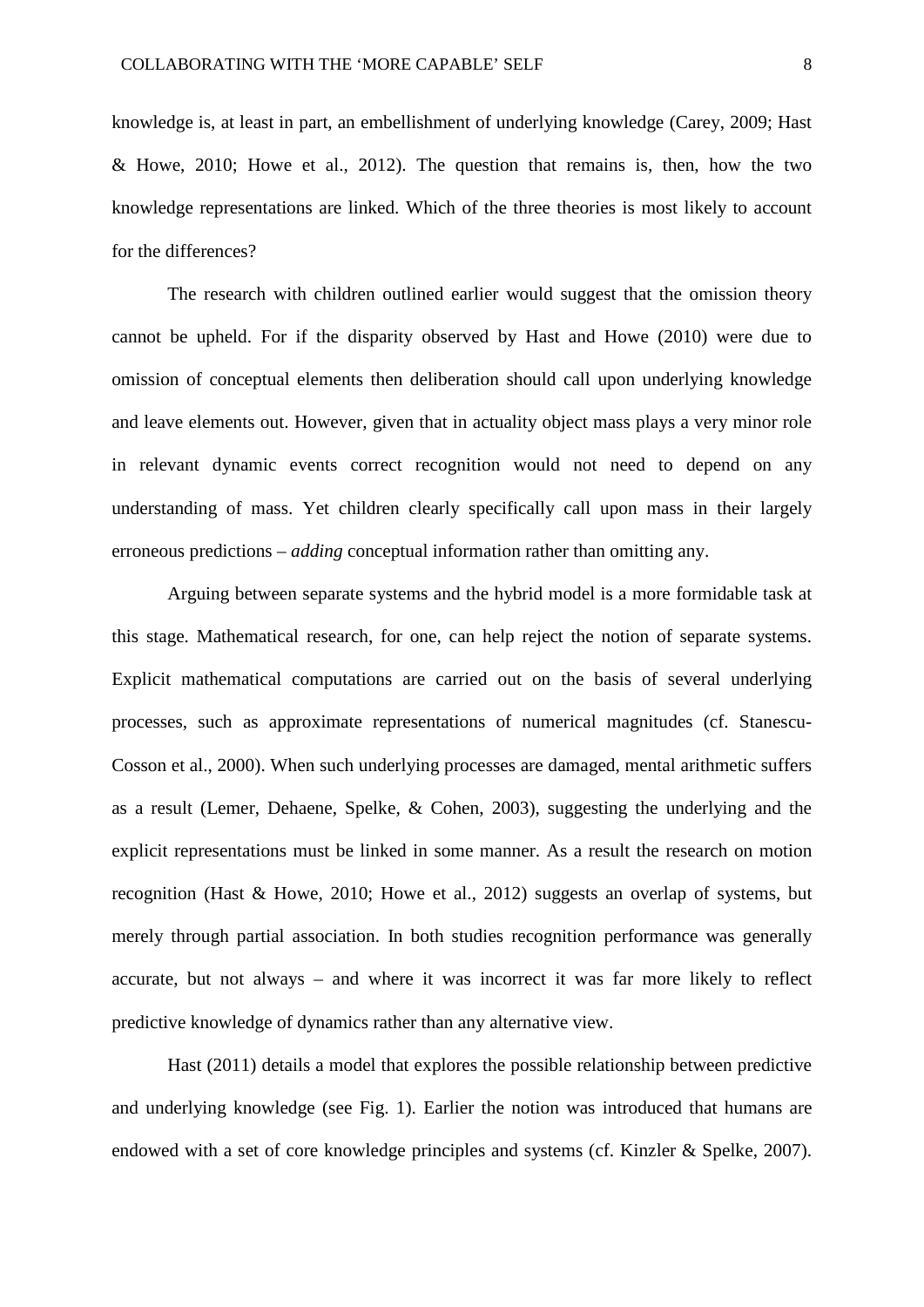According to the model these principles and systems are, in appropriate combinations, loosely connected to form prototypical representations of, for instance, dynamic events. In recognition tasks we may merely need to map witnessed events onto the relevant model and depending on the goodness of fit between actual event and prototype we then either accept or reject that event's correctness. The models relied on in predictive reasoning, on the other hand, require some incorporation of symbolic representations (e.g. language, mathematics or maps), and this incorporation may be interfering with the process of fully accessing the underlying structures at an explicit level.

[Insert figure 1 about here]

#### **Applications to education and future directions**

More interesting for educationalists might now be whether this knowledge differentiation – in whatever form it manifests itself – has any applicability to the classroom in effecting conceptual change. The short-term answer is in the affirmative and is demonstrated by a recently published study by Howe, Devine and Taylor Tavares (2013). Between them, 8- to 12-year-olds generally demonstrated similar levels of predictive knowledge about fall events in a pre-test. Some of these children then worked with an intervention program developed on the basis of Howe et al. (2012) where the children worked with recognition tasks; the remainder did not follow the intervention. A post-test on predictions given several weeks later showed that those children who had worked with the program were now much more successful in their predictions, whereas the control group's results mostly remained static.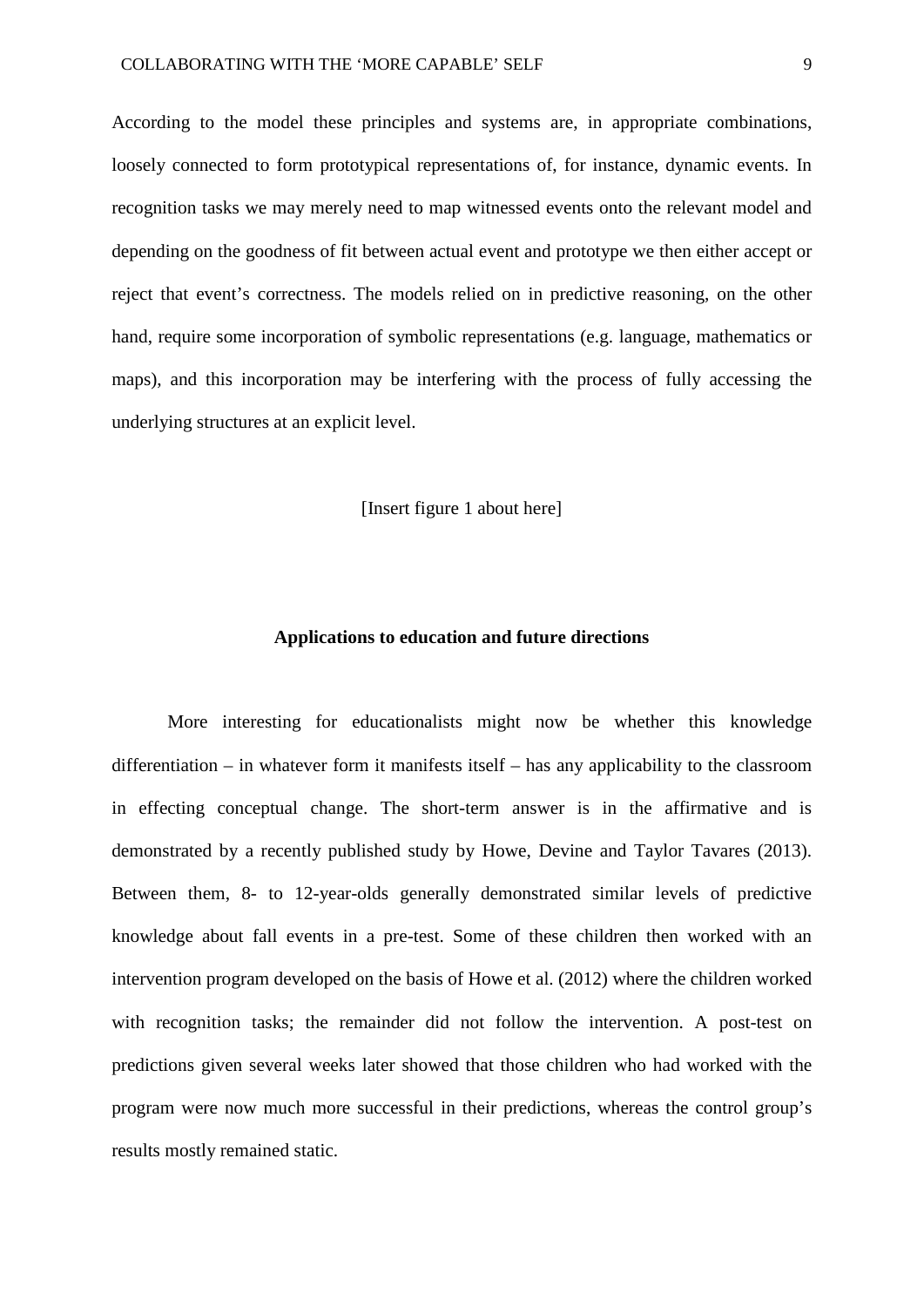What seems to be the case is that the computer program elicited personal dissatisfaction with concepts already held, evident by the rejection of incorrect scenarios. In addition, a new conception was available, and it was a plausible conception because it was recognised to be correct by the 'more competent' self. All crucial conditions laid out by Posner et al. (1982) can be met here. There has been some discussion about interventions and timing, raising the question of how much time is needed to effect conceptual change. Frequently, change can still occur several weeks after intervention (e.g. Howe et al., 2005), and *long-*term evaluations may be needed to provide a more accurate picture. So as such the findings provided by Howe et al. (2013) may need to be treated with some caution but they certainly provide an optimistic outlook.

A further point that has been addressed in the past is that many primary school teachers show low levels of confidence when it comes to teaching physical science topics (Murphy & Beggs, 2005). Integrating underlying knowledge assessment can provide at least two benefits here. Firstly, teachers can work on their own conceptions – an unpublished follow-up study based on Howe et al.  $(2013)^1$  $(2013)^1$  $(2013)^1$  showed that adults, too, are able to address a change in conceptions using such programs. Doing so could, as a result, help develop confidence in teaching science topics. Secondly, teachers can avoid unsuccessful superimposition of ideas by letting children access their personal underlying knowledge systems. In either case teacher willingness to engage with such technologies is needed in order for benefits to be applied (Ifenthaler & Schweinbenz, 2013). Working together with teachers in future research undertakings is therefore crucial to understand how they incorporate such assessment possibilities into their classroom activities.

<span id="page-11-0"></span><sup>&</sup>lt;sup>1</sup> Se[e http://www.educ.cam.ac.uk/research/projects/objectmotion/classroomuse-download/](http://www.educ.cam.ac.uk/research/projects/objectmotion/classroomuse-download/) where the software used during the intervention phase of Howe et al. (2013) is also available.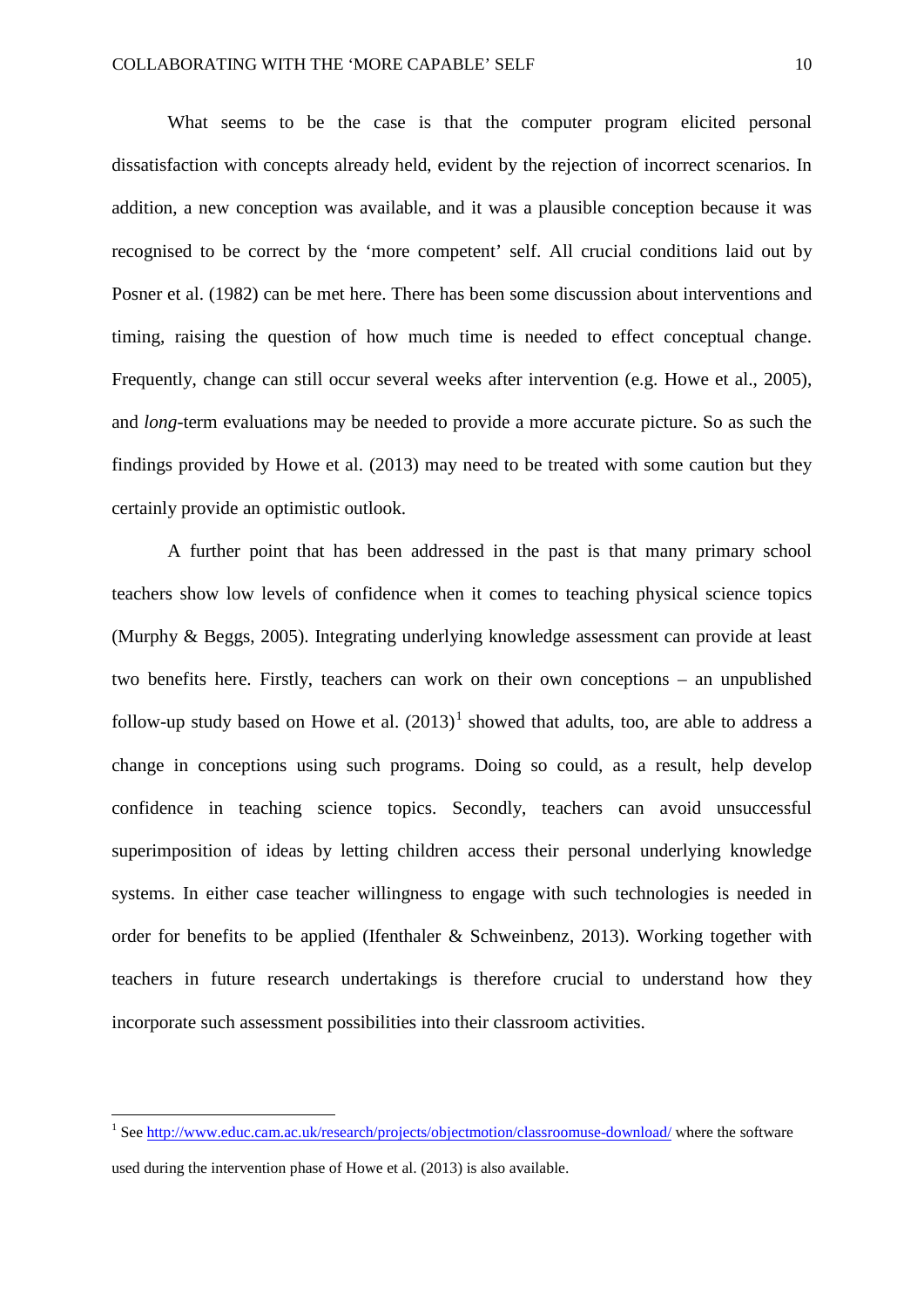So while there may currently not be any clear indication whether approaching conceptual change in this fashion may have long-term benefits or what these benefits may be – simply because the research is too recent to be able to reach any such conclusions – there is already a call for continued work. It has been proposed that future research could particularly expand into other areas showing similar conceptual issues as found with object motion, such as floating and sinking, or heating and cooling (Hast, 2012; Howe et al., 2013). Moreover, the usefulness of this knowledge distinction may also provide applications in other educational fields where underlying rules play some role, such as learning of mathematics or grammar. Especially given the notion of underlying knowledge appearing to exist in both of these particular areas – innate numerical understanding (see Dehaene, 2011, for an extensive review) or the slightly more debated notion of innate grammar (e.g. Chomsky, 2007) – one might expect similar dichotomies between predictive and underlying knowledge, which could serve as opportunity for conceptual change programmes.

#### **Conclusion**

With high resistance to conceptual change being an issue to overcome in early science education, new approaches need to be taken into consideration. What has been shown in this review is that we do not need to move away from traditional theoretical approaches per se. Looking particularly at the emphasis on collaboration to advance knowledge and skills (Bruner, 1996; Piaget, 1985; Vygotsky, 1978), it seems we can draw parallels to these ideas although no interaction with *others* needs to take place. Instead we have seen that selfcollaboration by addressing underlying knowledge structures could provide a suitable solution as all relevant conditions outlined by Posner et al. (1982) can be met. It appears that humans may be endowed with a core repertoire of knowledge and skills from a very early age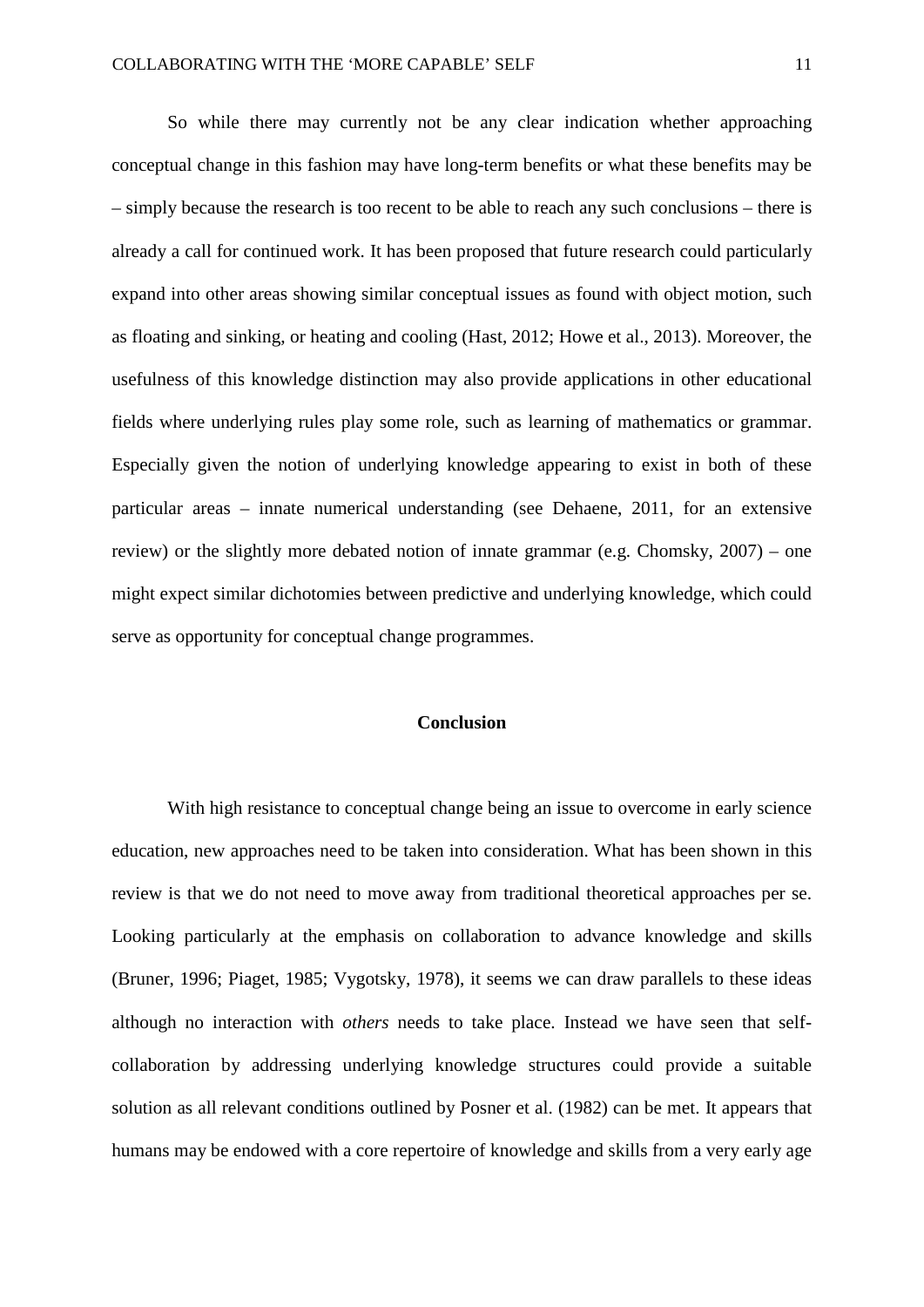on, and that humans maintain this core throughout their lifespan. Being aware of this provides a take-home message for teachers in particular, but also for researchers interested in science education (or indeed other areas of education) – the knowledge expressed by children may not necessarily demonstrate the actual limits of what they already know.

# **References**

- Baillargeon, R. (2004). Can 12 large clowns fit in a Mini Cooper? Or when are beliefs and reasoning explicit and conscious? *Developmental Science, 7*, 422-424.
- Baker, S.T., Murray, K., & Hood, B.M. (2009). *Children's expectations about weight and speed in falling objects: The younger the judge, the better?* Poster presented at the biennial meeting of the SRCD, Denver, CO.
- Bloom, P., & Weisberg, D.S. (2007). Childhood origins of adult resistance to science. *Science, 316*, 996-997.
- Broaders, S.C., Cook, S.W., Mitchell, Z., & Goldin-Meadow, S. (2007). Making children gesture brings out implicit knowledge and leads to learning. *Journal of Experimental Psychology: General, 136*, 539-550.

Bruner, J. (1996). *The culture of education*. Cambridge, MA: Harvard University Press.

- Cahyadi, M.V., & Butler, P.H. (2004). Undergraduate students' understanding of falling bodies in idealized and real-world situations. *Journal of Research in Science Teaching, 41*, 569-583.
- Carey, S. (2000). Science education as conceptual change. *Journal of Applied Developmental Psychology, 21*, 13-19.
- Carey, S. (2009). *The origin of concepts*. Oxford: Oxford University Press.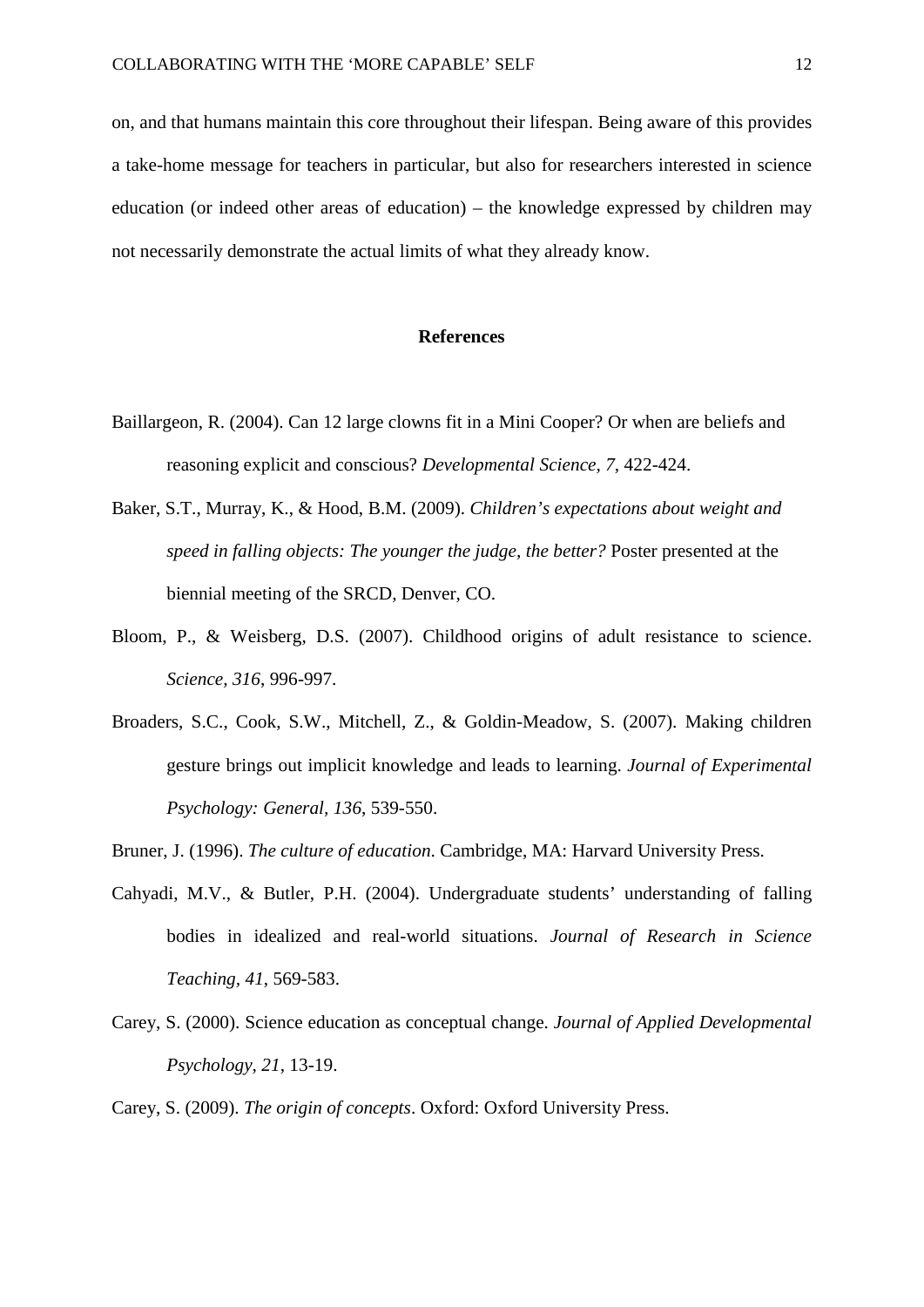- Chinn, C.A., & Malhotra, B.A. (2002). Children's responses to anomalous scientific data: How is conceptual change impeded? *Journal of Educational Psychology, 94*, 327-343.
- Chomsky, N. (2007). Approaching UG from below. In U. Sauerland & H.-M. Gärtner (Eds.), *Interfaces + recursion = language? Chomsky's minimalism and the view from syntaxsemantics* (pp. 1-30). Berlin: Mouton de Gruyter.
- Collins, H. (2010). *Tacit and explicit knowledge*. Chicago, IL: University of Chicago Press.
- Dehaene, S. (2011). *The number sense: How the mind creates mathematics*. Oxford: Oxford University Press.
- Duit, R. (2009). *Bibliography STCE: Students' and teachers' conceptions and science education*. Retrieved October 23, 2009, from [http://www.ipn.uni](http://www.ipn.uni-kiel.de/aktuell/stcse/stcse.html)[kiel.de/aktuell/stcse/stcse.html](http://www.ipn.uni-kiel.de/aktuell/stcse/stcse.html)
- Duit, R., Treagust, D.F., & Widodo, A. (2008). Teaching science for conceptual change: theory and practice. In S. Vosniadou (Ed.), *International handbook of research on conceptual change* (pp. 629-646). London: Routledge.
- Friedman, W.J. (2002). Arrows of time in infancy: The representation of temporal-causal invariances. *Cognitive Psychology, 44*, 252-296.
- Fu, Q., Dienes, Z., & Fu, X. (2010). The distinction between intuition and guessing in the SRT task generation: A reply to Norman and Price. *Consciousness and Cognition, 19*, 478-480*.*
- Hast, M. (2011). *Explicit versus tacit knowledge in early science education: The case of primary school children's understanding of object speed and acceleration* (doctoral thesis). Cambridge: University of Cambridge.
- Hast, M. (2012). *Tacit knowledge assessment in early science education: A new horizon in learning and instruction?* Paper presented at the EARLI Junior Researchers Conference 2012, Regensburg, Germany.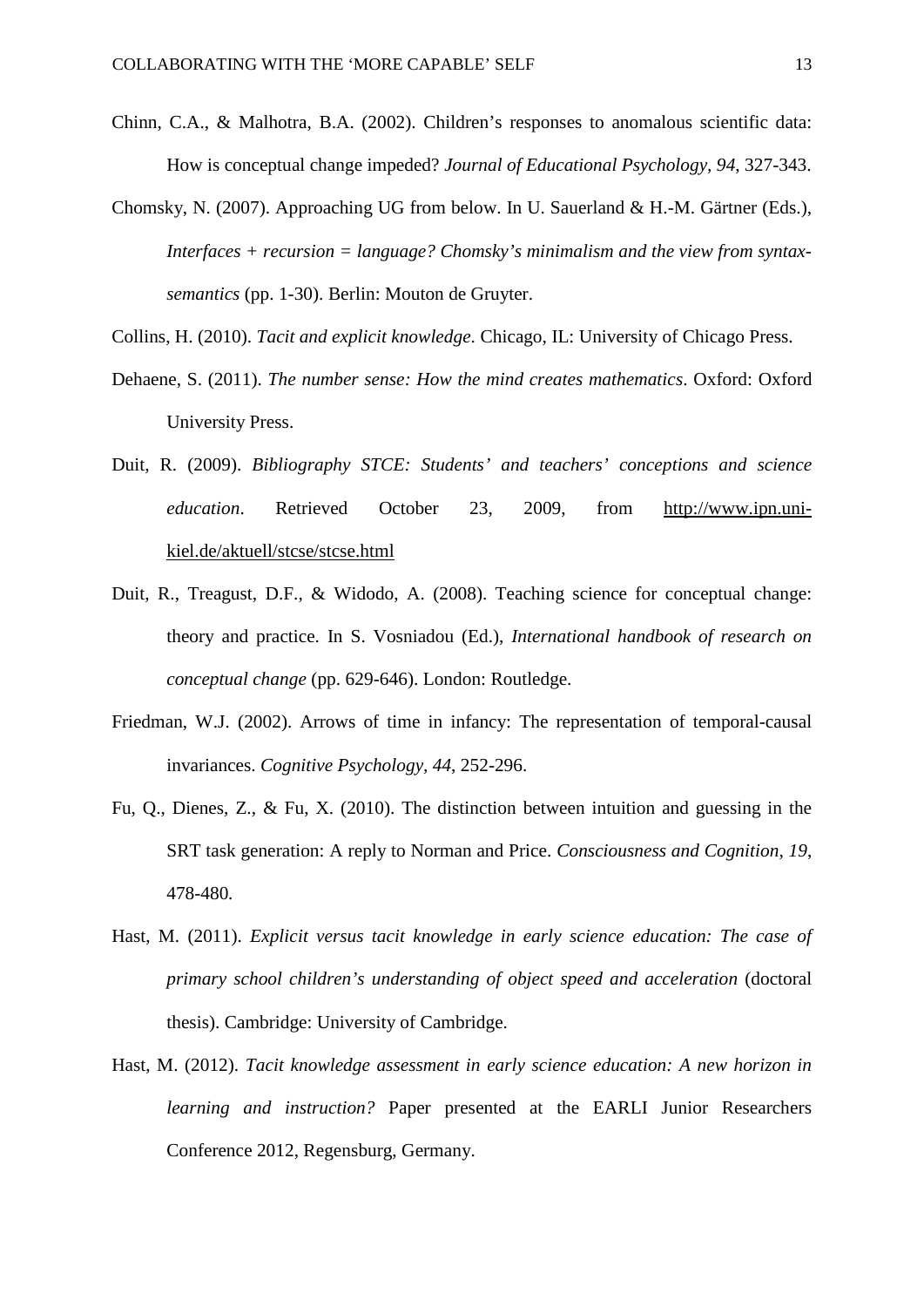- Hast, M., & Howe, C. (2010). *Explicit versus tacit knowledge in children's reasoning about object motion*. Paper presented at the BPS Developmental Section Annual Conference, London, UK.
- Hast, M., & Howe, C. (2012). Understanding the beliefs informing children's commonsense theories of motion: The role of everyday object variables in dynamic event predictions. *Research in Science & Technological Education, 30*, 3-15.
- Hast, M., & Howe, C. (2013a). Towards a complete commonsense theory of motion: The interaction of dimensions in children's predictions of natural object motion. *International Journal of Science Education, 35,* 1649-1662.
- Hast, M., & Howe, C. (2013b). The development of children's understanding of speed change: A contributing factor towards commonsense theories of motion. *Journal of Science Education and Technology, 22*, 337-350*.*
- Hennessy, S. (2006). Integrating technology into teaching and learning of school science: A situated perspective on pedagogical issues in research. *Studies in Science Education, 42*, 1-48.
- Hennessy, S., Wishart, J., Whitelock, D., Deaney, R., Brawn, R., la Velle, L, … & Winterbottom, M. (2007). Pedagogical approaches for technology-integrated science teaching. *Computers & Education, 48*, 137-152.
- Hogarth, R.M. (2001). *Educating intuition*. Chicago, IL: University of Chicago Press.
- Howe, C.J. (1998). *Conceptual structure in childhood and adolescence: The case of everyday physics.* London: Routledge.
- Howe, C. (2009). Collaborative group work in middle childhood: Joint construction, unresolved contradiction and the growth of knowledge. *Human Development,* 39, 71- 94.
- Howe, C. (2010). *Peer groups and children's development*. Oxford: Wiley-Blackwell.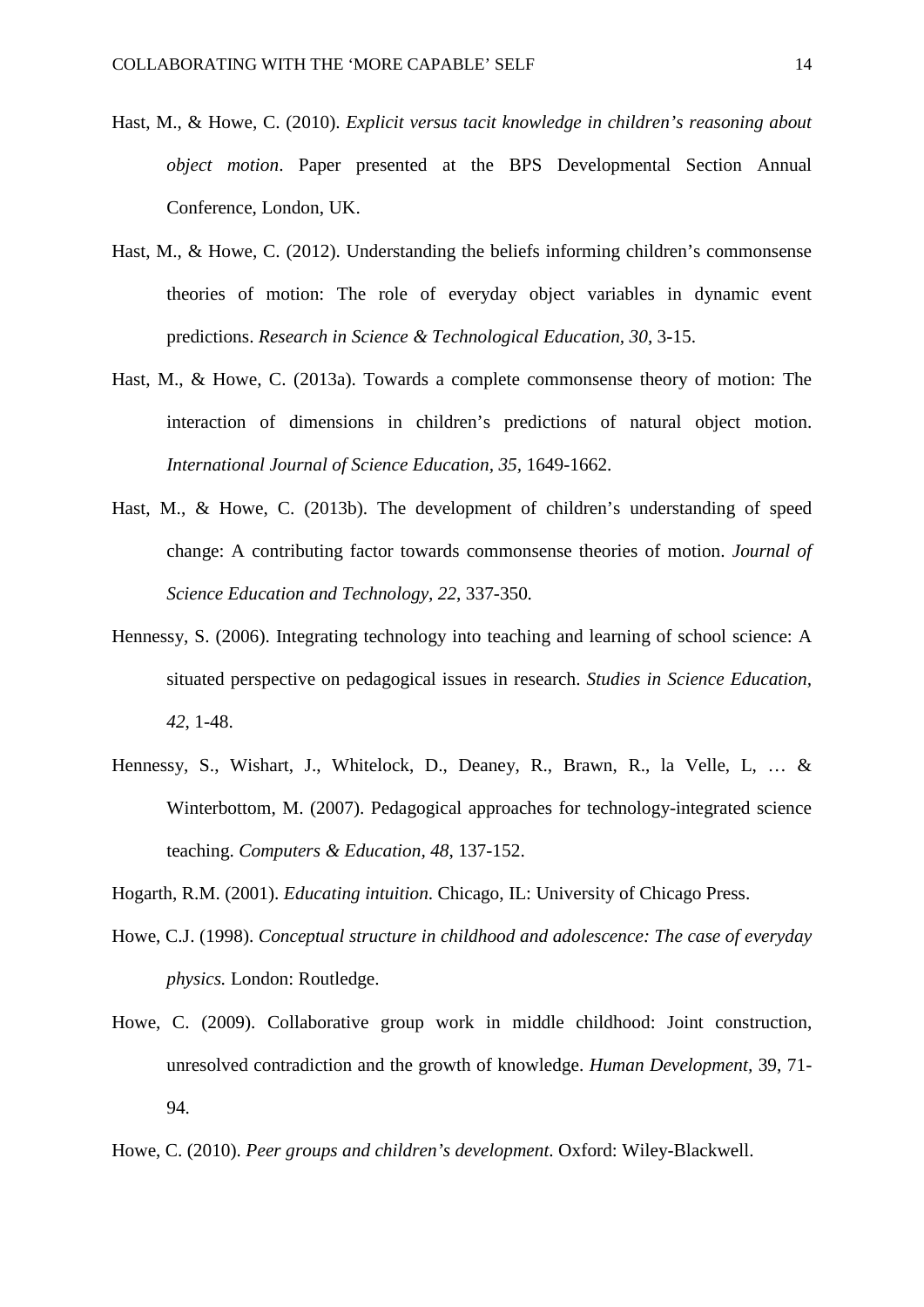- Howe, C. (2012). Neuroscience and knowledge acquisition in curriculum contexts: Modelling conceptual development in school science. *British Journal of Educational Psychology Monograph Series II,* 8, 83-98.
- Howe, C. (2013). Discussion. In H. Tenenbaum (Chair), *Young people's reasoning about biology and physics*. Symposium conducted at the Joint Annual Conference of the BPS Cognitive and Developmental Sections, Reading, UK.
- Howe, C., Devine, A., & Taylor Tavares, J. (2013). Supporting conceptual change in school science: A possible role for tacit understanding. *International Journal of Science Education, 35*, 864-883.
- Howe, C.J., & McWilliam, D. (2006). Opposition in social interaction amongst children: Why intellectual benefits do not mean social costs. *Social Development, 15*, 205-231.
- Howe, C., McWilliam, D., & Cross, G. (2005). Chance favours only the prepared mind: Incubation and the delayed effects of peer collaboration. *British Journal of Psychology, 96*, 67-93.
- Howe, C., Taylor Tavares, J., & Devine, A. (2012). Everyday conceptions of object fall: Explicit and tacit understanding in middle childhood. *Journal of Experimental Child Psychology, 111*, 351-366.
- Ifenthaler, D., & Schweinbenz, V. (2013). The acceptance of tablet-PCs in classroom instruction: The teachers' perspectives. *Computers in Human Behavior, 29*, 525-534.
- Inhelder, B., & Piaget, J. (1958). *The growth of logical thinking from childhood to adolescence* (A. Parsons & S. Milgram, Trans.). London: Routledge & Kegan Paul.

James, W. (1890). *Principles of psychology*. London: Macmillan.

Kaiser, M.K., & Proffitt, D.R. (1984). The development of sensitivity to causally relevant dynamic information. *Child Development, 55*, 1614-1624.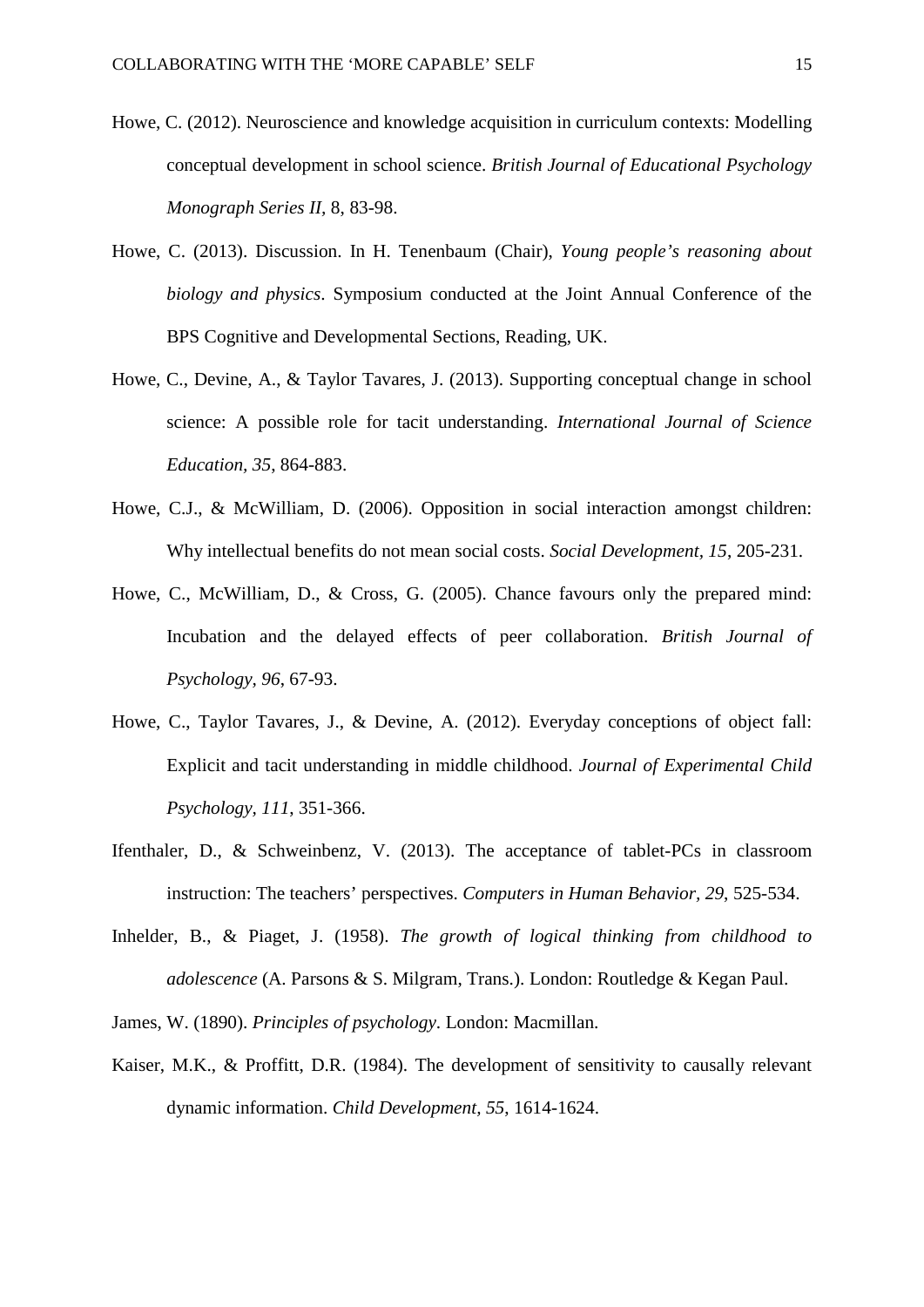- Kaiser, M.K., Profitt, D.R., Whelan, S.M., & Hecht, H. (1992). Influence of animation on dynamical judgments. *Journal of Experimental Psychology: Human Perception and Performance, 18,* 669-690.
- Kannass, K.N., Oakes, L.M., & Wiese, D. (1999). The development of infants' perception of object movement along inclines. *Cognitive Development, 14*, 215-240.
- Kim, I.K., & Spelke, E. (1992). Infants' sensitivity to effects of gravity on visible object motion. *Journal of Experimental Psychology: Human Behaviour and Performance, 18*, 385-393.
- Kim, I.-K., & Spelke, E.S. (1999). Perception and understanding of effects of gravity and inertia on object motion. *Developmental Science, 2*, 339-362.
- Kinzler, K.D., & Spelke, E.S. (2007). Core systems in human cognition. In C. von Hofsten & K. Rosander (Eds.), *Progress in brain research* (Vol. 164, pp. 257-264). Amsterdam: Elsevier.
- Klaassen, K. (2005). The concept of force as a constitutive element of understanding the world. In K. Boersma, M. Goedhart, O. de Jong, & H. Eijkelhof (Eds.), *Research and the quality of science education* (pp. 447-457). Dordrecht: Springer.
- Lemer, C., Dehaene, S., Spelke, E., & Cohen, L. (2003). Approximate quantities and exact number words: Dissociable systems. *Neuropsychologia, 41*, 1942-1958.
- Livingstone, S. (2012). Critical reflections on the benefits of ICT in education. *Oxford Review of Education, 38*, 9-24.
- Murphy, C., & Beggs, J. (2005). *Primary science in the UK: A scoping study*. London: Wellcome Trust.
- Nachtigall, D. (1982). Vorstellungen von Fünftkläßlern über den freien Fall [Fifth-graders' conceptions of free fall]. *Naturwissenschaften im Unterricht – Physik/Chemie, 30*, 91- 97.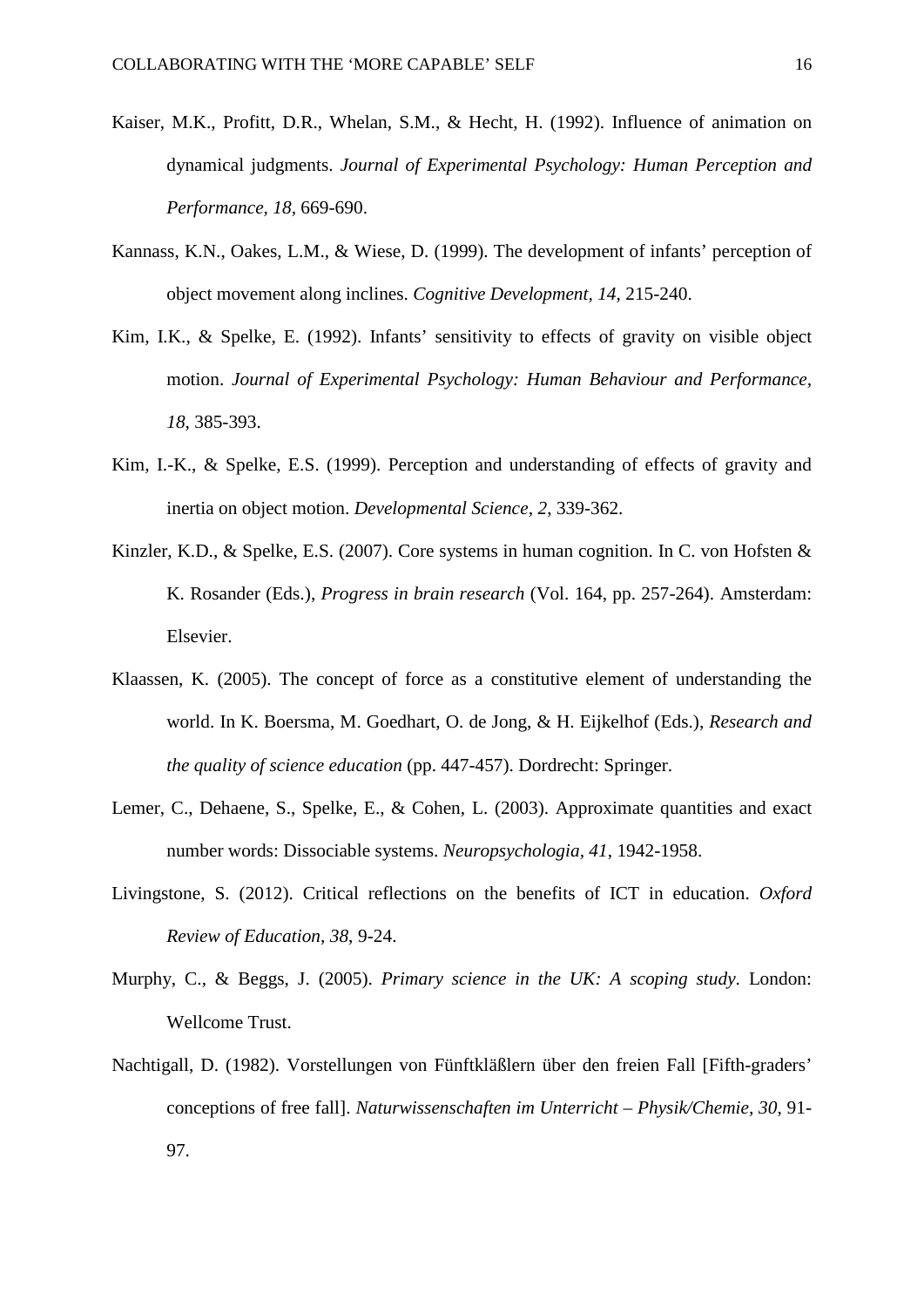- Piaget, J. (1985). *The* equilibration *of cognitive structures: The central problem of intellectual development*. Chicago, IL: University of Chicago Press.
- Planinic, M., Boone, W.J., Krsnik, R., & Beilfuss, M.L. (2006). Exploring alternative conceptions from Newtonian dynamics and simple DC circuits: Links between item difficulty and item confidence. *Journal of Research in Science Teaching, 43*, 150-171.
- Plessner, H., & Czenna, S. (2008). The benefits of intuition. In H. Plessner, C. Betsch, & T. Betsch (Eds.), *Intuition in judgement and decision making* (pp. 251-265). New York, NY: Lawrence Erlbaum Associates.

Polanyi, M. (1967). *The tacit dimension*. London: Routledge & Kegan Paul.

- Porter, C. (2013). ICT enhancing science. In L. Kelly & D. Stead (Eds.), *Enhancing primary science: Developing effective cross-curricular links* (pp. 42-57). Maidenhead: Open University Press.
- Posner, G.J., Strike, K.A., Hewson, P.W., & Gertzog, W.A. (1982). Accommodation of a scientific conception: Toward a theory of conceptual change. *Science Education, 66*, 211-227.
- Reed, N., McLeod, P., & Dienes, Z. (2010). Implicit knowledge and motor skill: What people who know how to catch don't know. *Consciousness and Cognition, 19*, 63-76.
- Reif, F. (2008). *Applying cognitive science to education: Thinking and learning in scientific and other complex domains*. Cambridge, MA: MIT Press.
- Rosenberg, R.D., & Carey, S. (2009). Infant's representations of material entities. In B.M. Hood & L.R. Santos (Eds.), *The origins of object knowledge* (pp. 165-188). Oxford: Oxford University Press.
- Sequeira, M., & Leite, L. (1991). Alternative conceptions and history of science in physics teacher education. *Science Education, 75*, 45-56.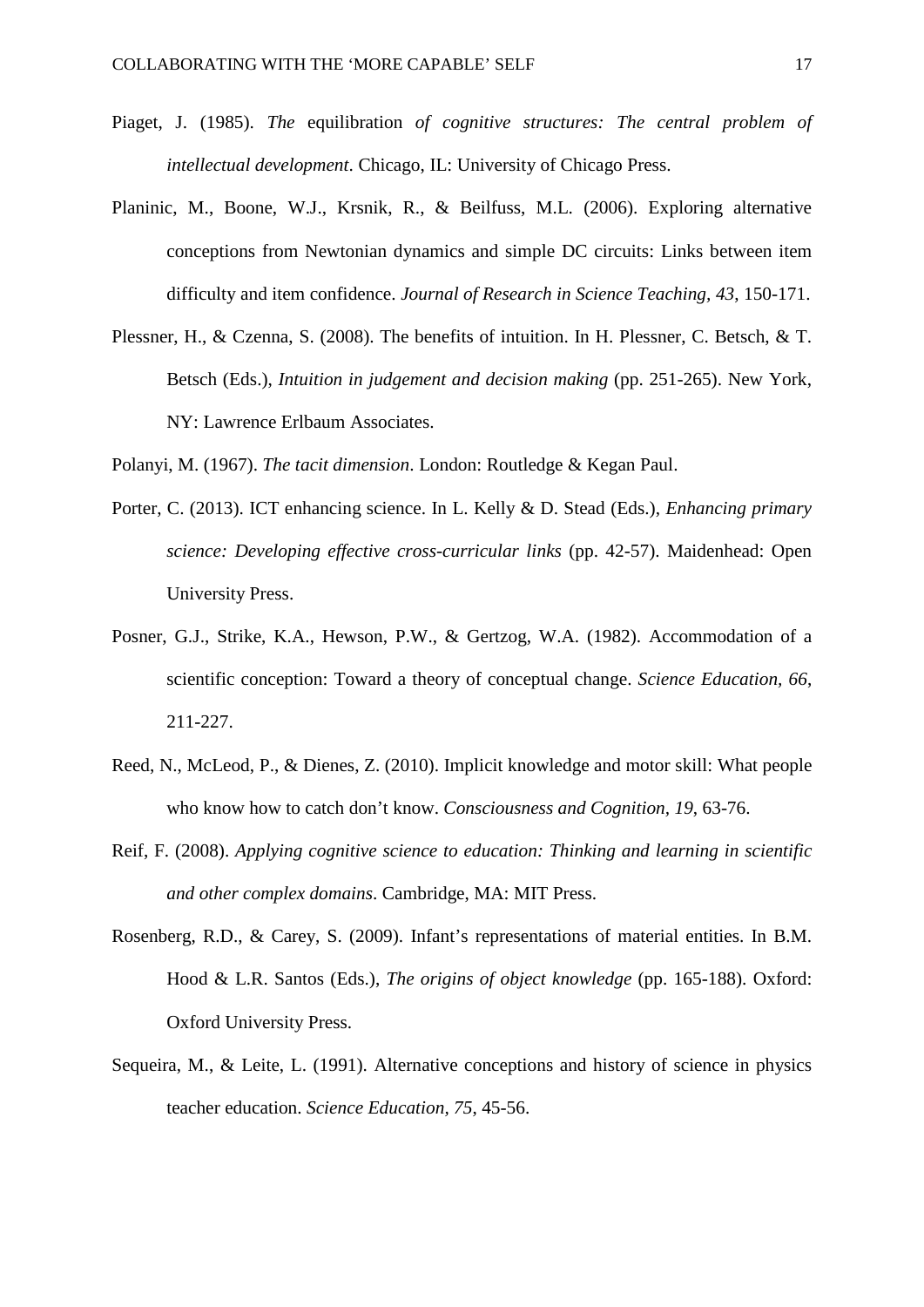- Scott, R.B., & Dienes, Z. (2010). Knowledge applied to new domains: The unconscious succeeds where the conscious fails. *Consciousness and Cognition, 19*, 391-398.
- Shanon, B. (1976). Aristotelianism, Newtonianism and the physics of the layman. *Perception, 5*, 241-243.
- Spelke, E.S., & Hespos, S. (2001). Continuity, competence, and the object concept. In E. Dupoux (Ed.), *Language, brain, and cognitive development: Essays in honor of Jacques Mehler* (pp. 325-340). Cambridge, MA: MIT Press.
- Stanescu-Cosson, R., Pinel, P., van de Moortele, P.-F., Le Bihan, D., Cohen, L., & Dehaene, S. (2000). Understanding dissociations in dyscalculia: A brain imaging study of the impact of number size on the cerebral networks for exact and approximate calculation. *Brain, 123*, 2240-2255.
- Taylor Tavares, J., Howe, C., & Devine, A. (2009). *Children's conceptions of horizontal motion: Tacit and explicit understanding in middle childhood*. Poster presented at the biennial meeting of the SRCD, Denver, CO.
- van Hise, Y.A. (1988). Student misconceptions in mechanics: An international problem? *The Physics Teacher, 26*, 498-502.
- Vygotsky, L.S. (1978). *Mind in society: The development of higher psychological processes*. Cambridge: Cambridge University Press.